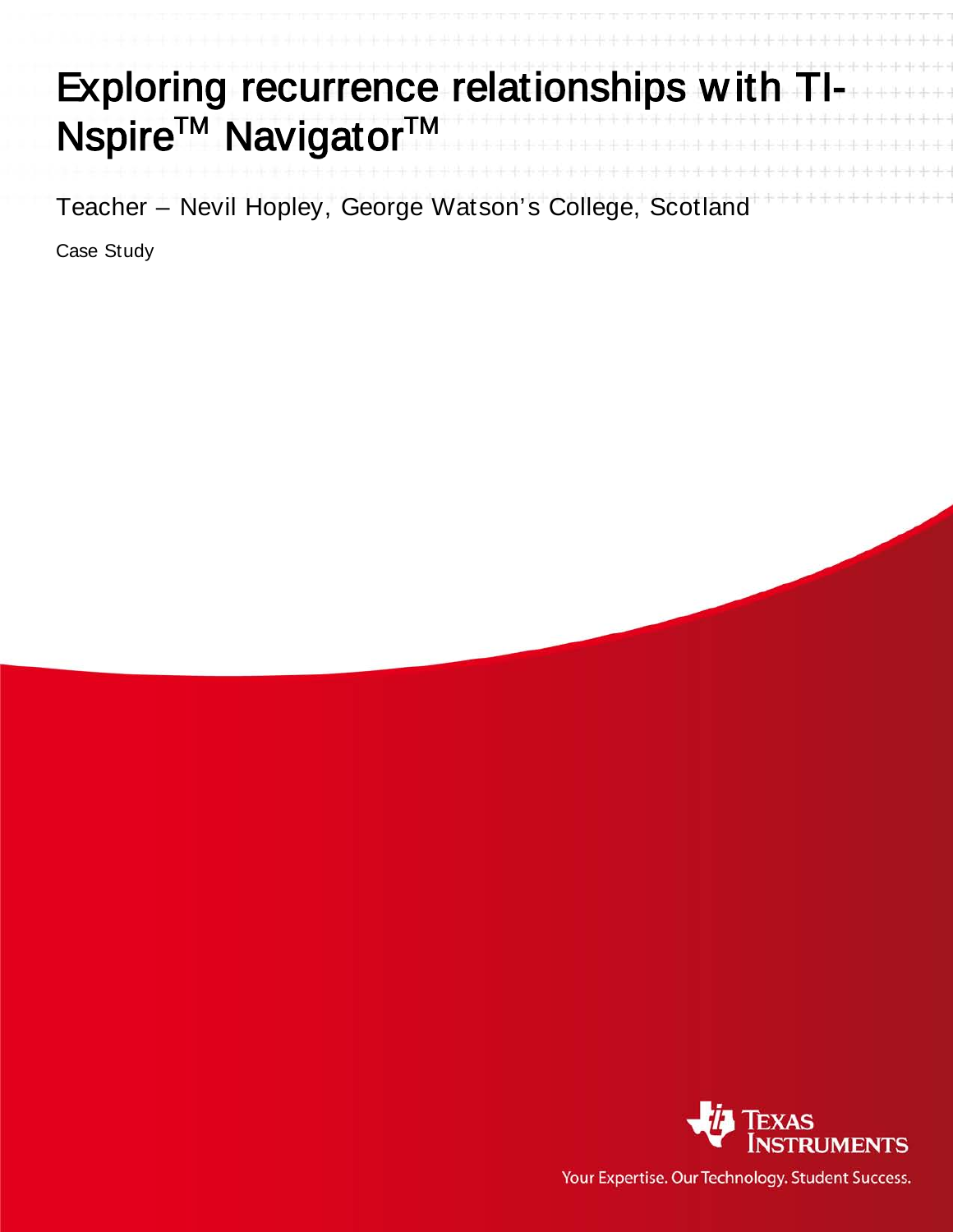Exploring recurrence relationships with TI-Nspire<sup>TM</sup> Navigator™

| Teacher    | Nevil Hopley                                  |
|------------|-----------------------------------------------|
| Location   | George Watson's College,                      |
|            | Scotland                                      |
| Class      | 14-15 year old students                       |
|            | following the compulsory                      |
|            | secondary curriculum.                         |
| Technology | TI-Nspire <sup>™</sup> Navigator <sup>™</sup> |

Setting: George Watson's College is a mixed independent school and I have been using the TI-Nspire™ Navigator<sup>™</sup> since October 2008 with most of my classes. In this lesson I used the File transfer, Screen Capture and Quick Poll features.

The lesson: This lesson focused on students exploration of the variant and invariant features of recurrence relations of the type  $u_{n+1} = au_n + b$ . I used TI-Nspire<sup>™</sup> Navigator<sup>™</sup> to transfer a file to their handhelds which allowed students to adjust the initial values of  $u_0$ , a and b and see the long term effect of these changes.



All of the students were engaged with the task very quickly  $-$  they are experienced TI-Nspire<sup>™</sup> users. Whilst the students were working, I asked them to insert a Notes page to record their emerging thoughts and I used the Screen Capture view to share these around the class, show case them, and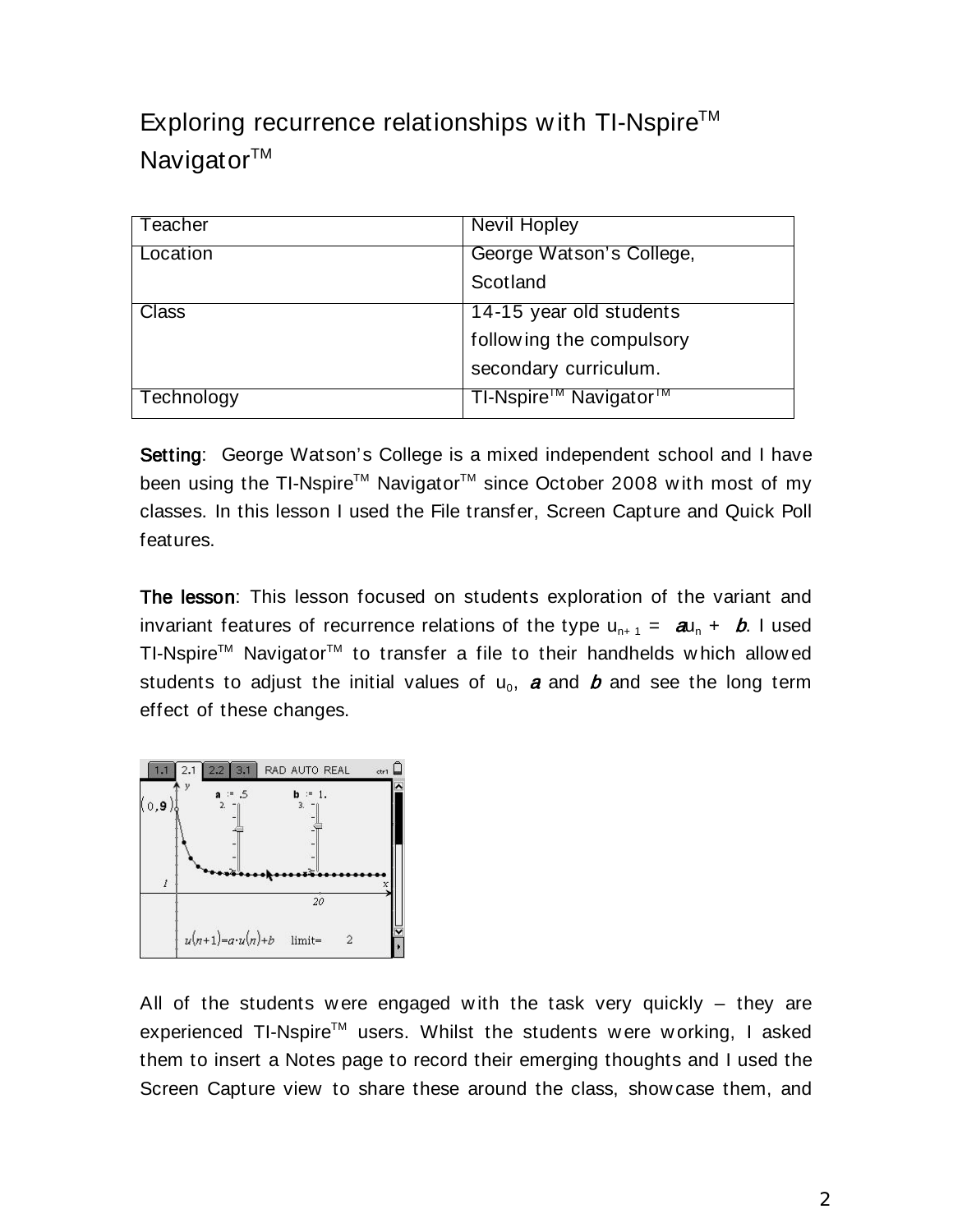then let the students continue using any ideas that had been revealed to them from others in the room.



Figure 1 Sample of Screen Capture view (midw ay through the lesson)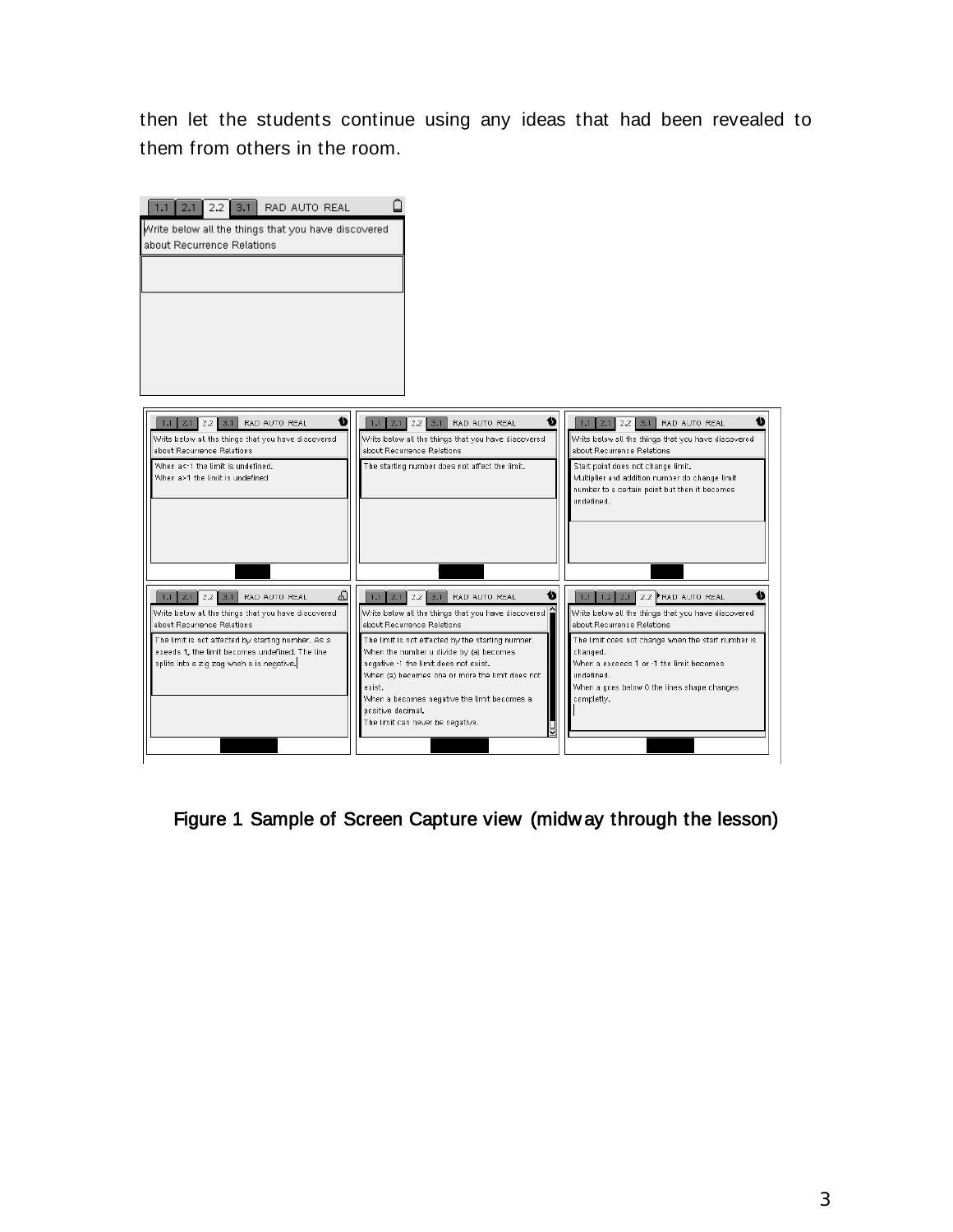

Figure 2 Sample of Screen Capture view (end of the lesson)

Near to the end of the lesson I used Quick Poll to find out w hich students w anted me to show them how to w ork out the value of the limit algebraically. 14 students said yes, 3 said no and 3 w ere having technical issues at the time. So, in the spirit of democracy, I w ent ahead and show ed them how the limit could be w orked out algebraically. I made reference to w hat happens w hen n gets very big, and how  $u_n$  and  $u_{n+1}$  are different by progressively smaller and smaller amounts. I referred to the graph they had been using and they all seemed to accept the argument that I presented to them. The graph – and their playing w ith it – helped enormously w ith this part of the 'conclusion'.

## Students' mathematical learning

The students had the opportunity to explore a numerical sequence displayed to them as a graph. This forced them to look at the trends in the terms of the sequence and not just the numbers. The sharing of thoughts at the 'halfw ay' stage led in several cases of students checking some of the declarations that had been made by their peers and revising their ow n statements in response.